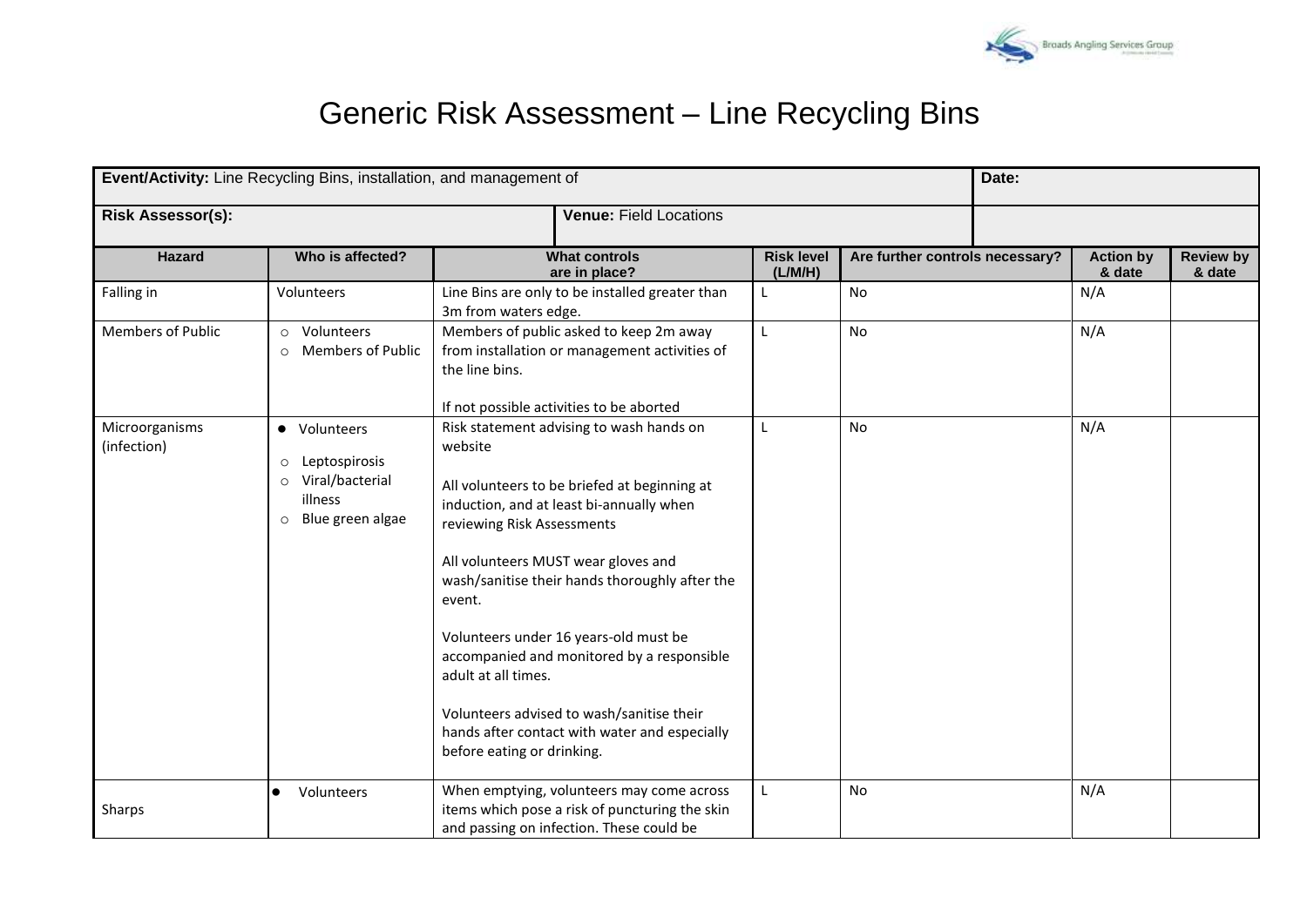

|                        | Infection<br>$\bullet$ | broken glass, hypodermic needles or other                |    |    |     |  |
|------------------------|------------------------|----------------------------------------------------------|----|----|-----|--|
|                        | (Viral/bacterial)      | items.                                                   |    |    |     |  |
|                        |                        | Push Rod used to clear bin, hands are not                |    |    |     |  |
|                        |                        | permitted inside the line bins                           |    |    |     |  |
|                        |                        | All sharps to be placed into an appropriate              |    |    |     |  |
|                        |                        | container and disposed of safely                         |    |    |     |  |
|                        |                        | PPE to be worn at all times                              |    |    |     |  |
|                        | o Volunteers           | All areas to be always kept tidy to remove trip          | L. | No | N/A |  |
| Slip Trips and Falls   |                        | hazards                                                  |    |    |     |  |
|                        |                        | All volunteers to be briefed                             |    |    |     |  |
|                        |                        | Suitable foot wear to be worn at all times               |    |    |     |  |
|                        |                        | Hop ups no higher than 500mm to be used                  |    |    |     |  |
|                        |                        |                                                          |    |    |     |  |
| <b>Manual Handling</b> | • Volunteers           | Volunteers briefed on good manual handling<br>techniques | L  | No | N/A |  |
|                        |                        |                                                          |    |    |     |  |
| Use of Power Tools     | • Volunteers           | Volunteers to be competent in use of tools.              | L. | No | N/A |  |
|                        |                        | All tools to be inspected before use to ensure           |    |    |     |  |
|                        |                        | fit to use.                                              |    |    |     |  |
|                        |                        |                                                          |    |    |     |  |
| Hazardous Items        | • Volunteers           | Volunteers to expose contents before handling            | L. | No | N/A |  |
|                        |                        | PPE to be worn at all times                              |    |    |     |  |
|                        |                        | Hazardous items to be disposed of correctly.             |    |    |     |  |
|                        |                        |                                                          |    |    |     |  |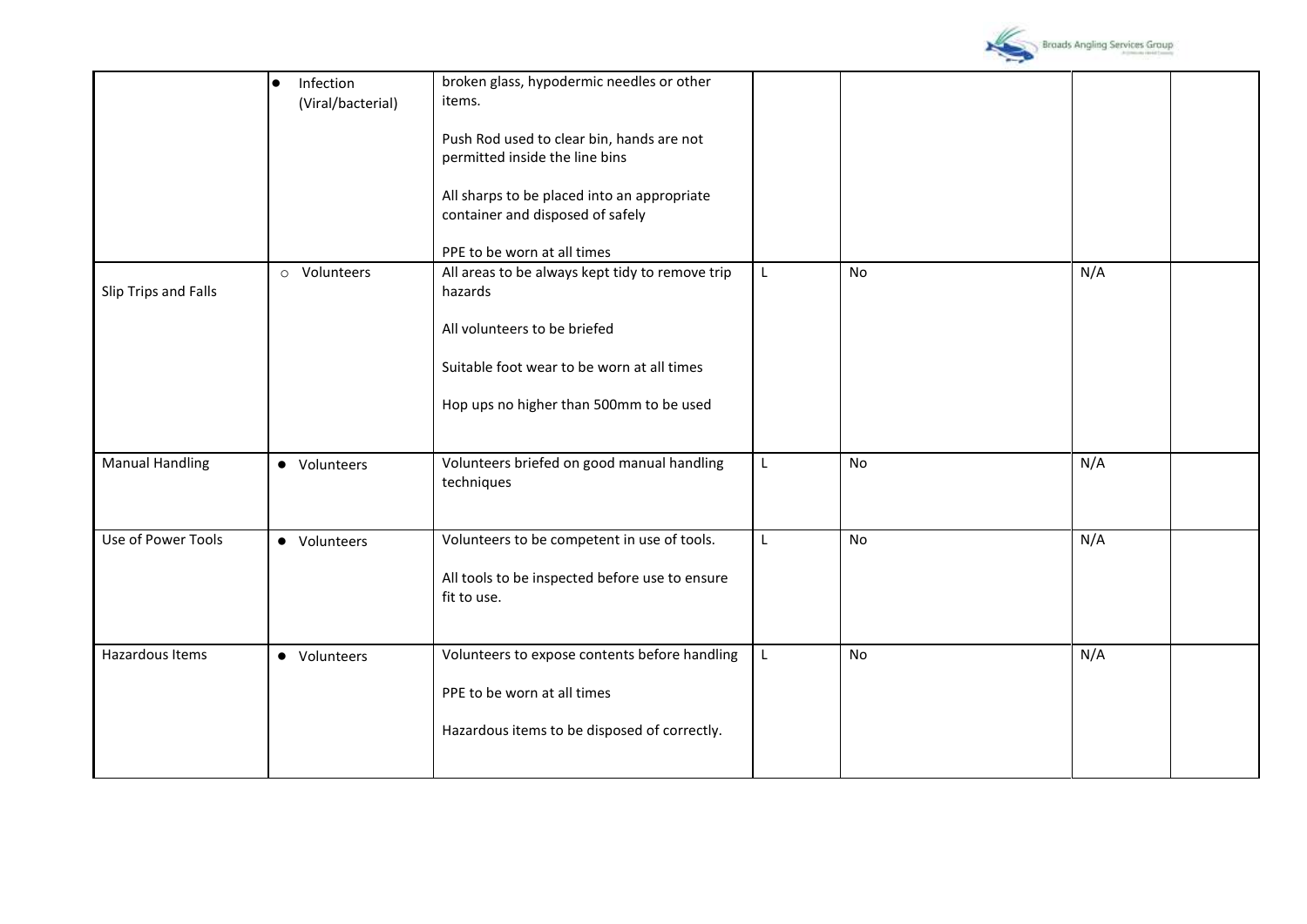

Other hazards: